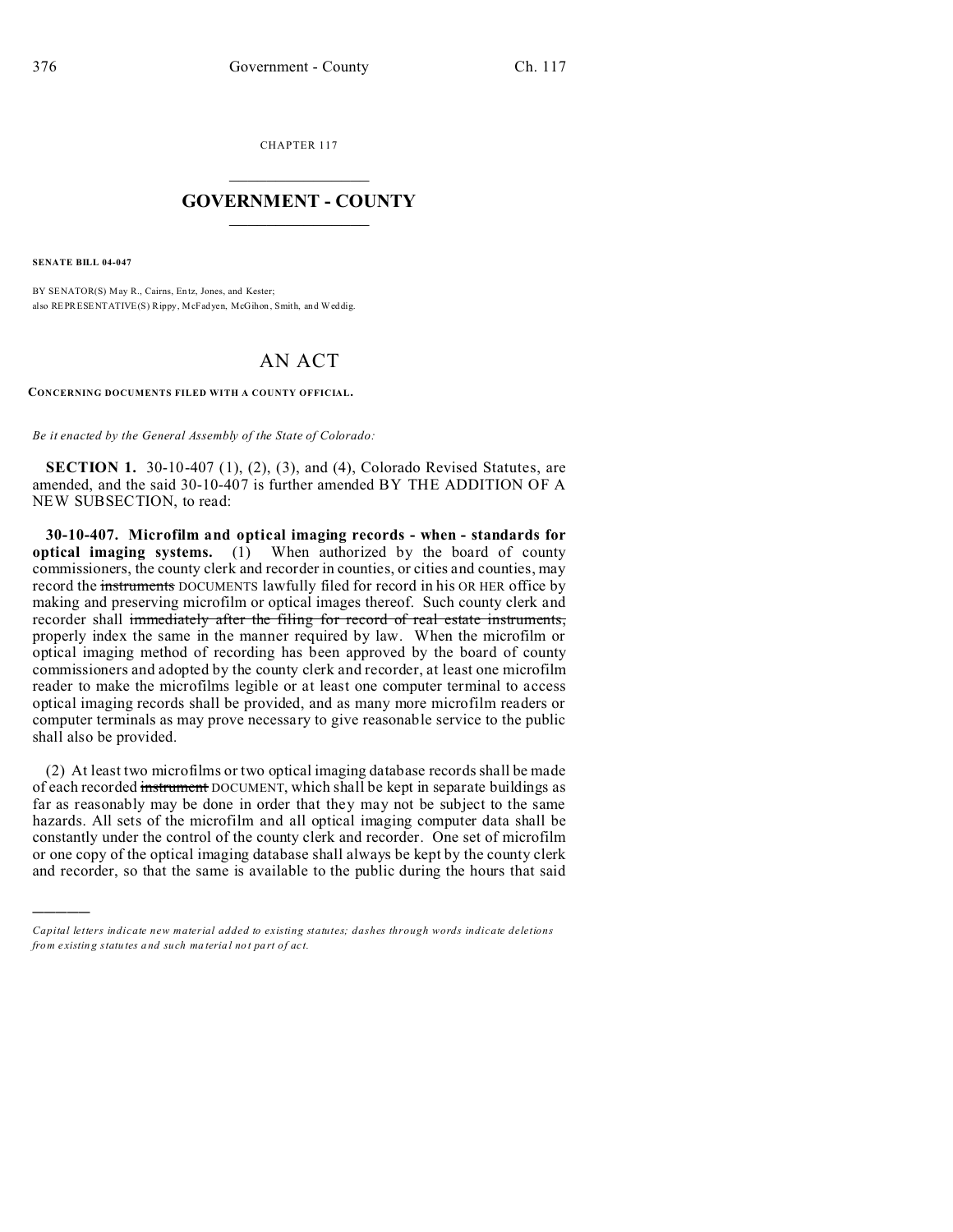county clerk and recorder's office is open for business and so that persons desiring to inspect or examine the record may do so by means of microfilm reader and facilities or by means of optical imaging computer terminals maintained in said county clerk and recorder's office. Said records shall not be removed from the county clerk and recorder's office at any time for any purpose, except the security copy, which shall be kept in a security vault approved by the board of county commissioners and the county clerk and recorder. The security copy of the microfilm or optical image media may be deposited in the county records section of the department of personnel.

(3) Legible size prints shall be made from the microfilm or optical imaging records by the county clerk and recorder on demand for the fee provided by law.

(4) Any instrument DOCUMENT which cannot be satisfactorily recorded by microfilm or by optical imaging may be recorded by other methods of photographing or by transcribing by typewriter or by longhand.

(4.3) REGARDLESS OF THE METHOD BY WHICH A DOCUMENT IS RECORDED, LEGIBLE SIZE PRINTS SHALL BE MADE ON DEMAND FOR THE FEE PROVIDED BY LAW; EXCEPT THAT THE COUNTY CLERK AND RECORDER SHALL NOT BE REQUIRED TO PROVIDE A PRINT DURING THE FIRST THREE BUSINESS DAYS AFTER A DOCUMENT IS RECORDED.

**SECTION 2.** 30-10-408, Colorado Revised Statutes, is amended BY THE ADDITION OF A NEW SUBSECTION to read:

**30-10-408. Grantor and grantee indices to be kept by county clerk and recorder.** (2.5) THE COUNTY CLERK AND RECORDER SHALL PROPERLY ENTER A RECORDED DOCUMENT IN THE GRANTOR AND GRANTEE INDICES AS SOON AS PRACTICABLE BUT NOT LATER THAN SEVEN BUSINESS DAYS AFTER THE DATE ON WHICH THE DOCUMENT IS RECORDED.

**SECTION 3.** 30-10-409 (2), Colorado Revised Statutes, is amended, and the said 30-10-409 is further amended BY THE ADDITION OF A NEW SUBSECTION, to read:

**30-10-409. Reception book - form - contents - acceptance for recording.** (2) When any document has been accepted by the clerk and recorder for recording and the proper fee has been paid, such document shall be deemed to be recorded for all purposes. As soon as practical After a document has been received, the clerk and recorder shall endorse upon such document information, which may be in electronic form, noting the day, hour, and minute of its acceptance for recording, the index or reception number, the volume, film or page where recorded, if such are used, and the fee received for recording the same and shall immediately make an entry of the same in the reception book, under the appropriate heading, with the amount paid as fee for recording the same. A document shall be deemed accepted as of the date and time of its endorsement. The clerk and recorder's endorsement may be done electronically. When such endorsement is made electronically, the endorsement shall be immediately perceptible and reproducible. Any document that is received electronically shall be accepted and endorsed by the end of the day that the document is received if the document is received by 3 p.m. on a business day or by the end of the next business day if the document is not received on a business day or it is received after 3 p.m. on a business day BY 1 P.M. ON A BUSINESS DAY SHALL BE ENDORSED BY THE END OF